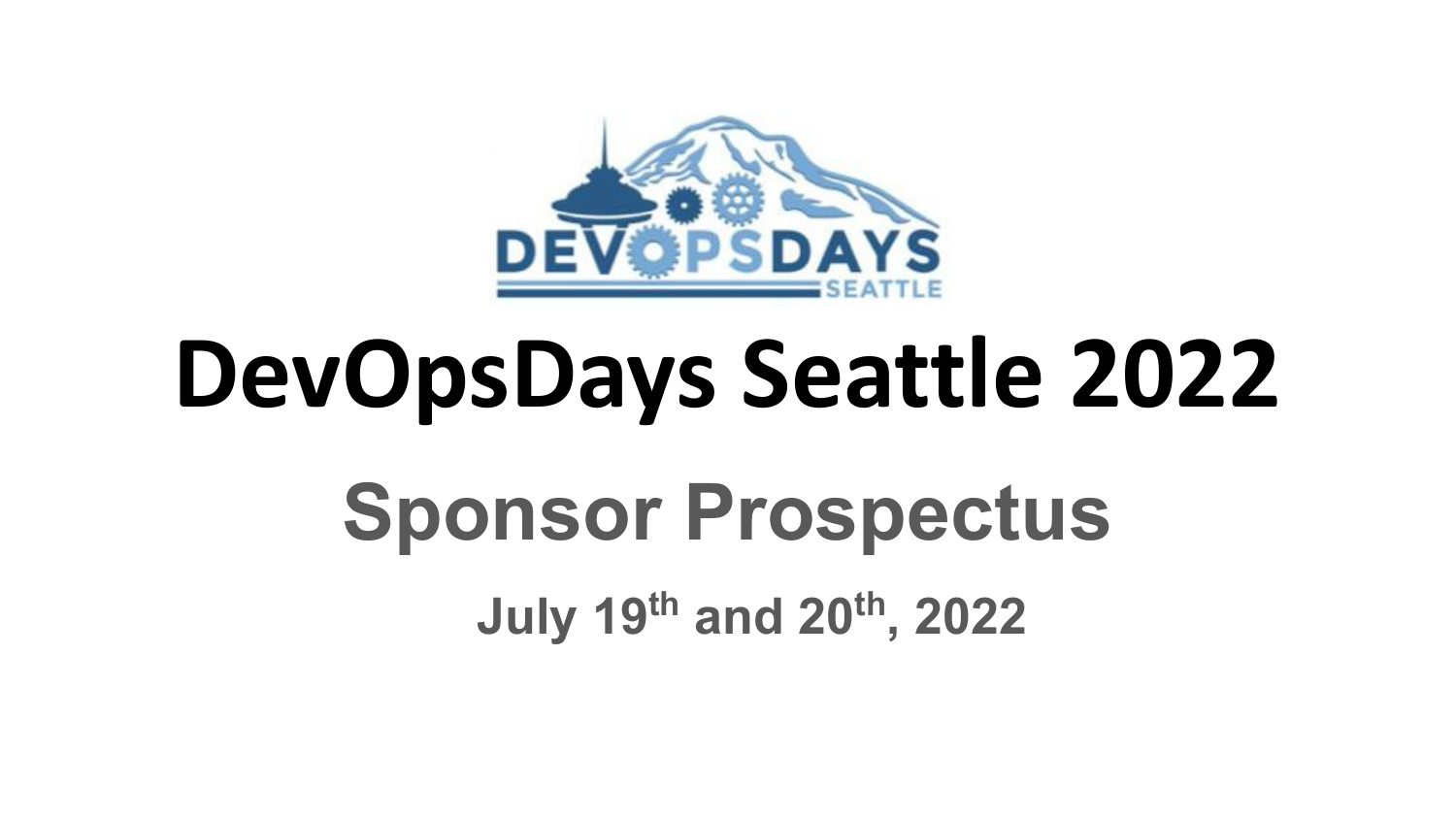### **About the Event**

In 2009 the term DevOps was created by the founders of DevOpsDays. If you want to reach DevOps practitioners, this is the place to do it.

The event is volunteer run and not-for-profit, so it's inexpensive both to sponsor and to attend. This means we're able to attract people who are not willing or able to pay for expensive commercial conferences.

DevOpsDays also uses a unique combination of curated content and attendee driven "open spaces" to ensure everyone has an opportunity to learn or teach about the subjects most important to them.

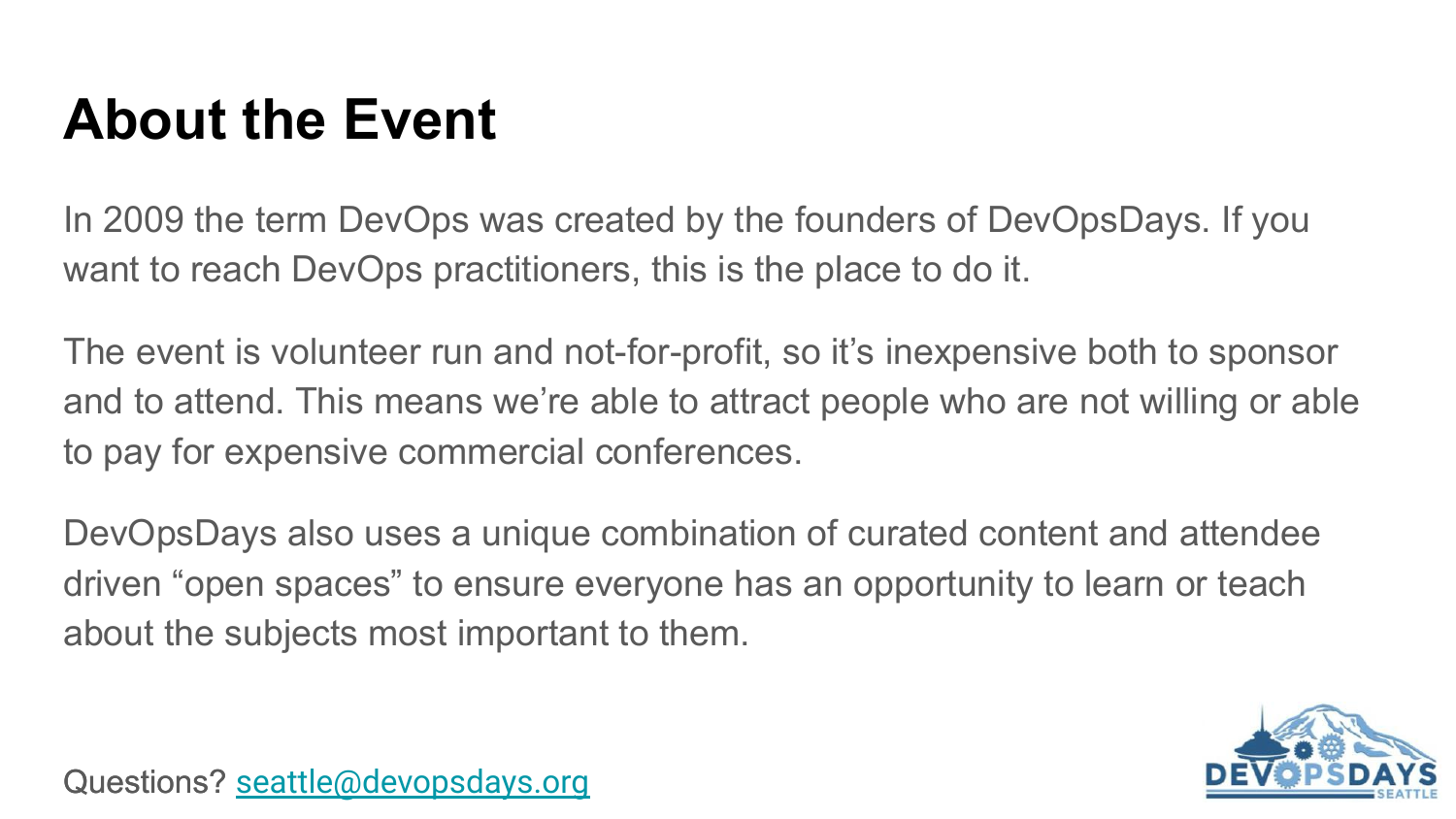### **Demographics and Interactions**

In previous years we expected about 500 in-person attendees each year over 2 days of events.

DevOpsDays events tend to attract practitioners as opposed to senior management. The best way to interact with attendees at any DevOpsDays event is to engage with them at the practitioner level and we encourage folks to attend and participate in the discussions.

Scheduled: July  $19<sup>th</sup>$  and  $20<sup>th</sup>$ , 2022

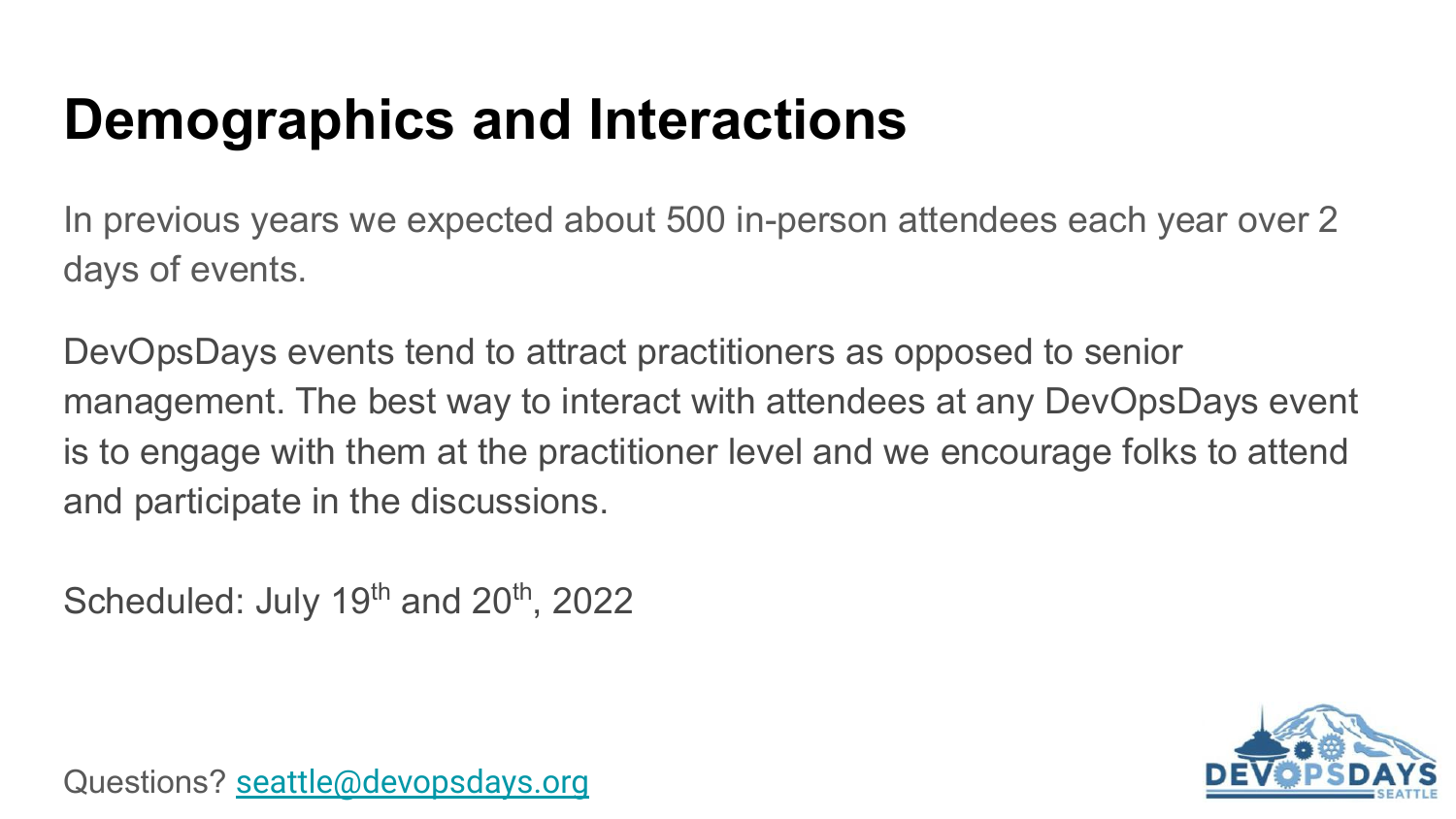#### **Venue**

The Conference Center at WSCC

http://www.wscc.com/venues/conference-center

We will be returning to The Conference Center at WSCC for 2022. We've received feedback that this is one of the best layouts for attendee interactions sponsors have ever had.

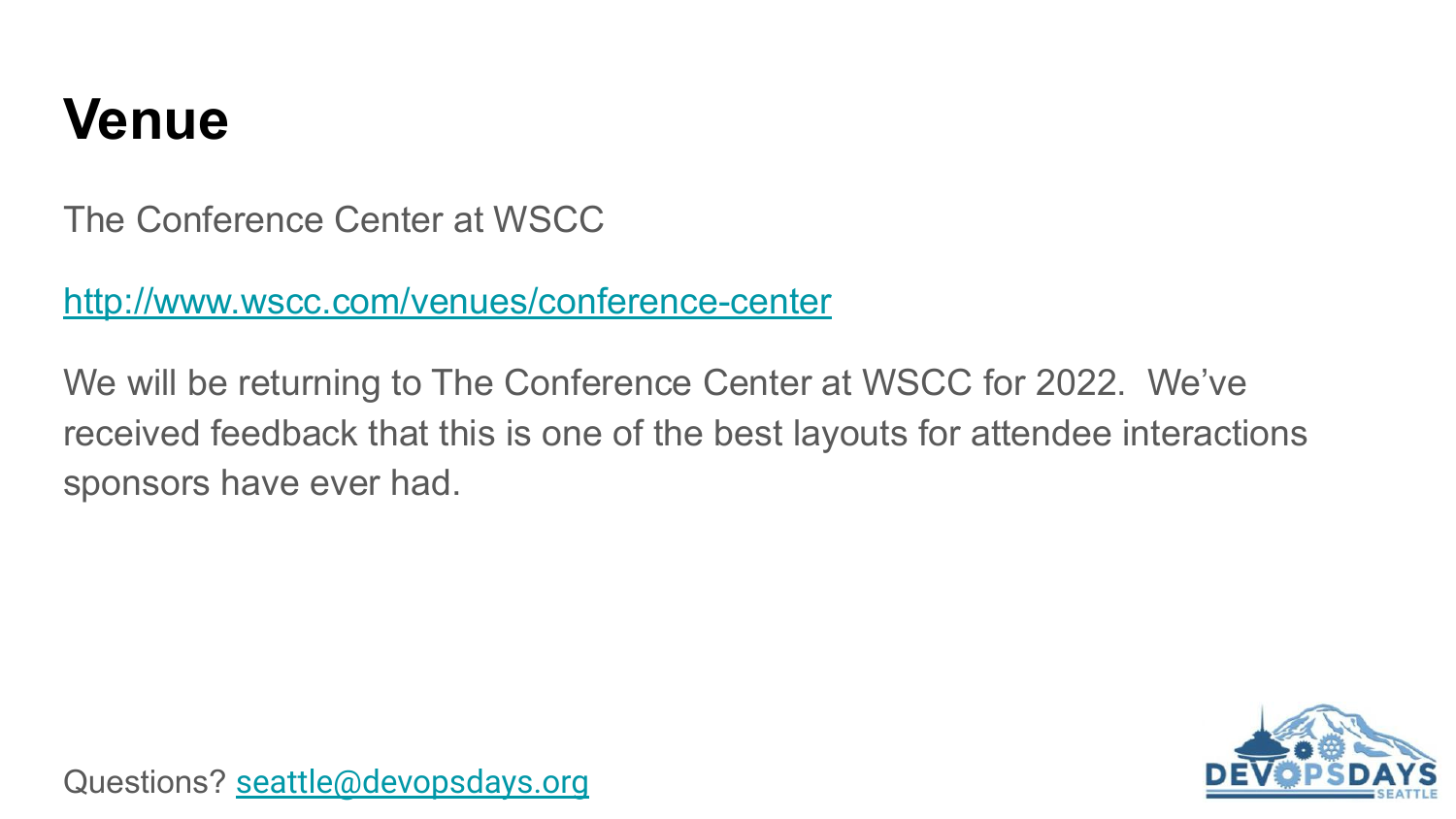### **Sponsorship Levels**

- Gold \$7,500
- Silver \$4,250
- Bronze \$1,250
- Community Free

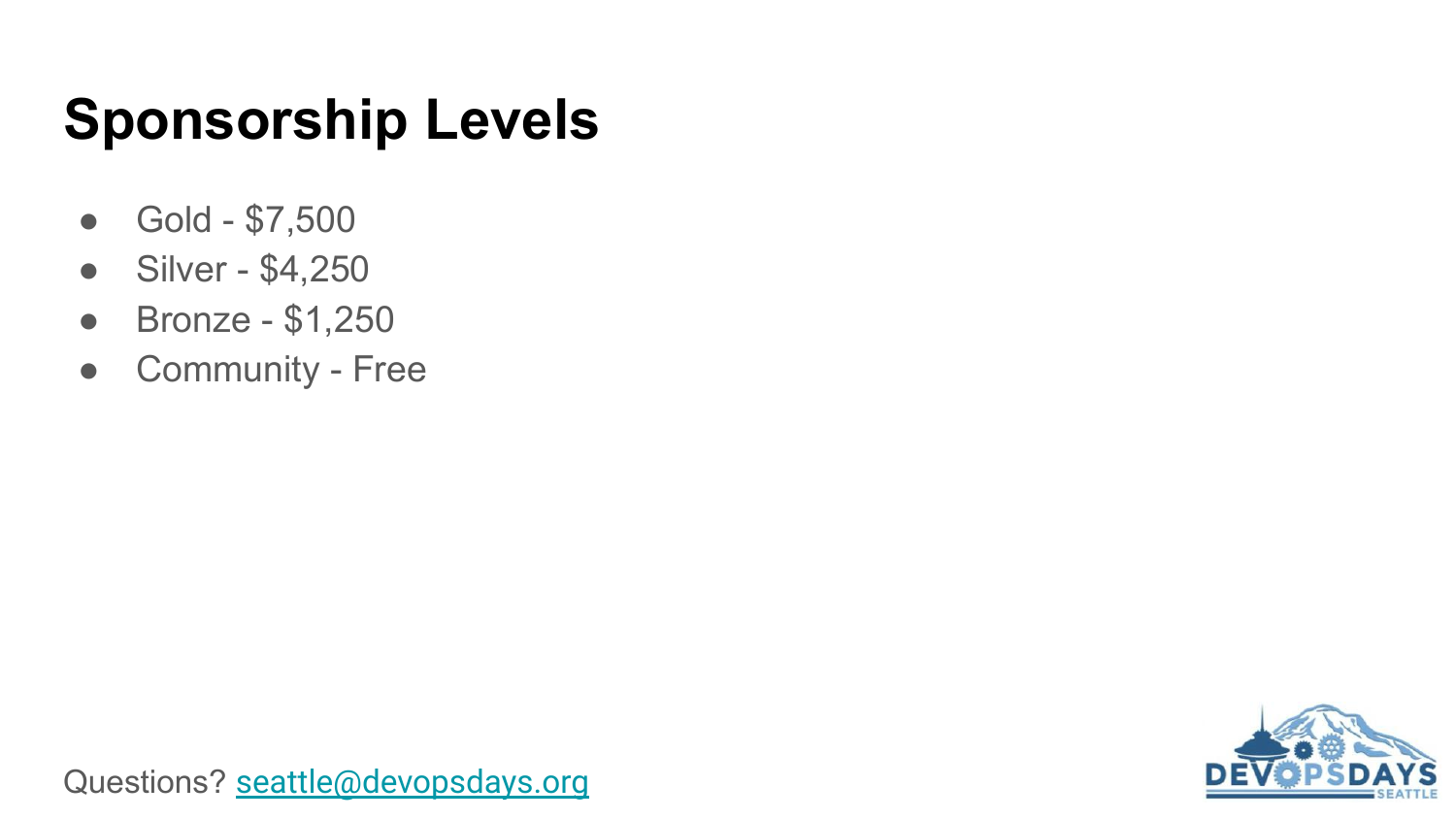# **Sponsorship Package (GOLD) - \$7,500**

- 4 Event Tickets
- 1 minute Pitch fo Full Audience
- Company Sponsorship of Door Prizes (included in sponsorship)
	- End of day incentives to engage and retain an audience
	- Includes 1 minute of air time right before randomly selecting a winner
- $\bullet$  1x 6' table
- Promotion on Social Media
- Large Logo on DevOpsDays Seattle website (.jpg)
- Logo on Event Posters

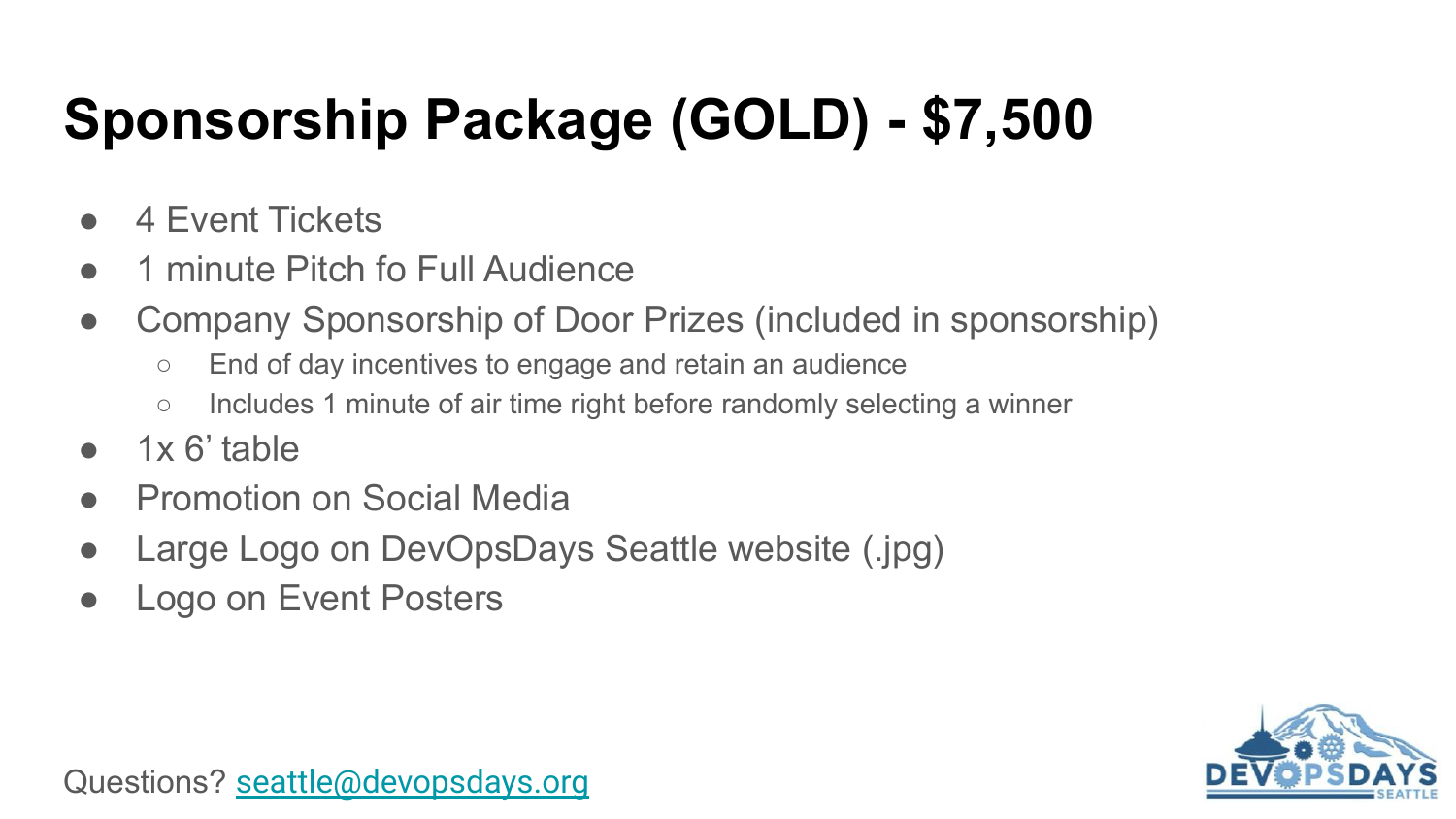# **Sponsorship Package (SILVER) - \$4,250**

- 2 Fvent Tickets
- Share a 6' Table with another sponsor
- Promotion on Social Media
- Medium Logo on DevOpsDays Seattle website (.jpg)
- Logo on Event Posters

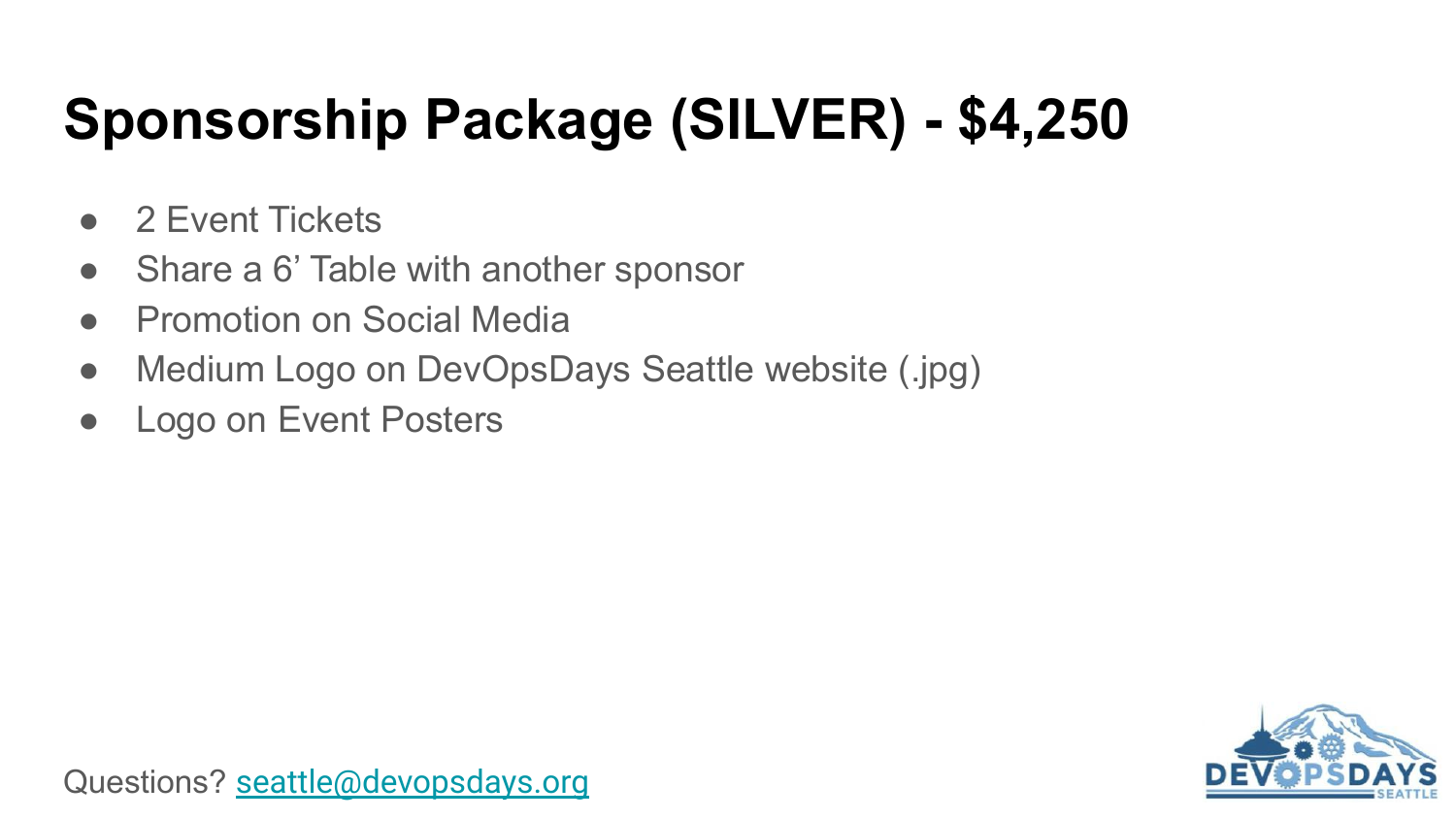# **Sponsorship Package (BRONZE) - \$1,250**

- 1 Fvent Ticket
- Small Logo on DevOpsDays Seattle website (.jpg)
- Promotion on Social Media
- Logo on Event Posters

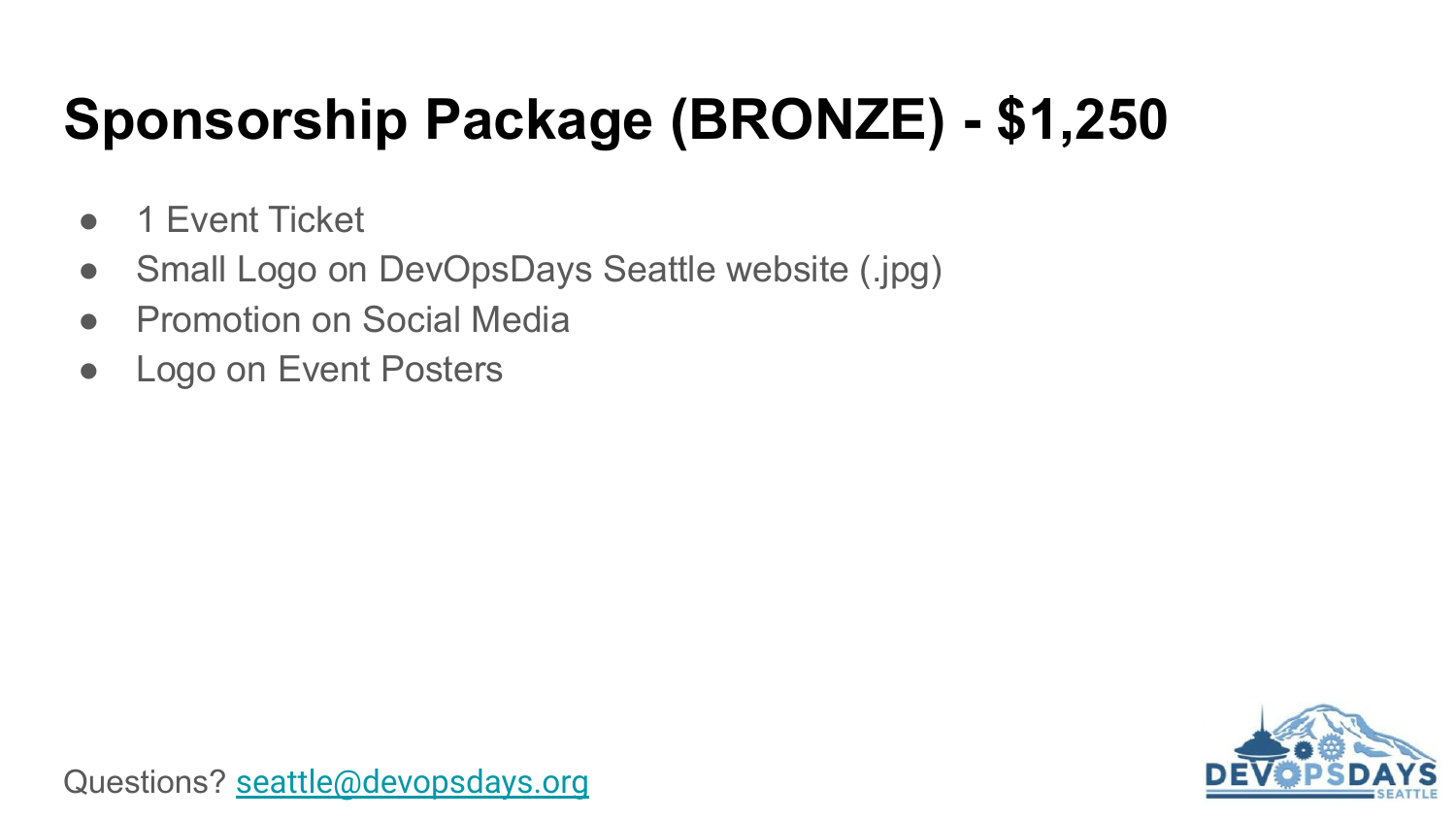# **Sponsorship Packages (Community Free)**

- Available to Meetup Groups and Communities
- Small Logo on DevOpsDays Seattle website (.jpg)

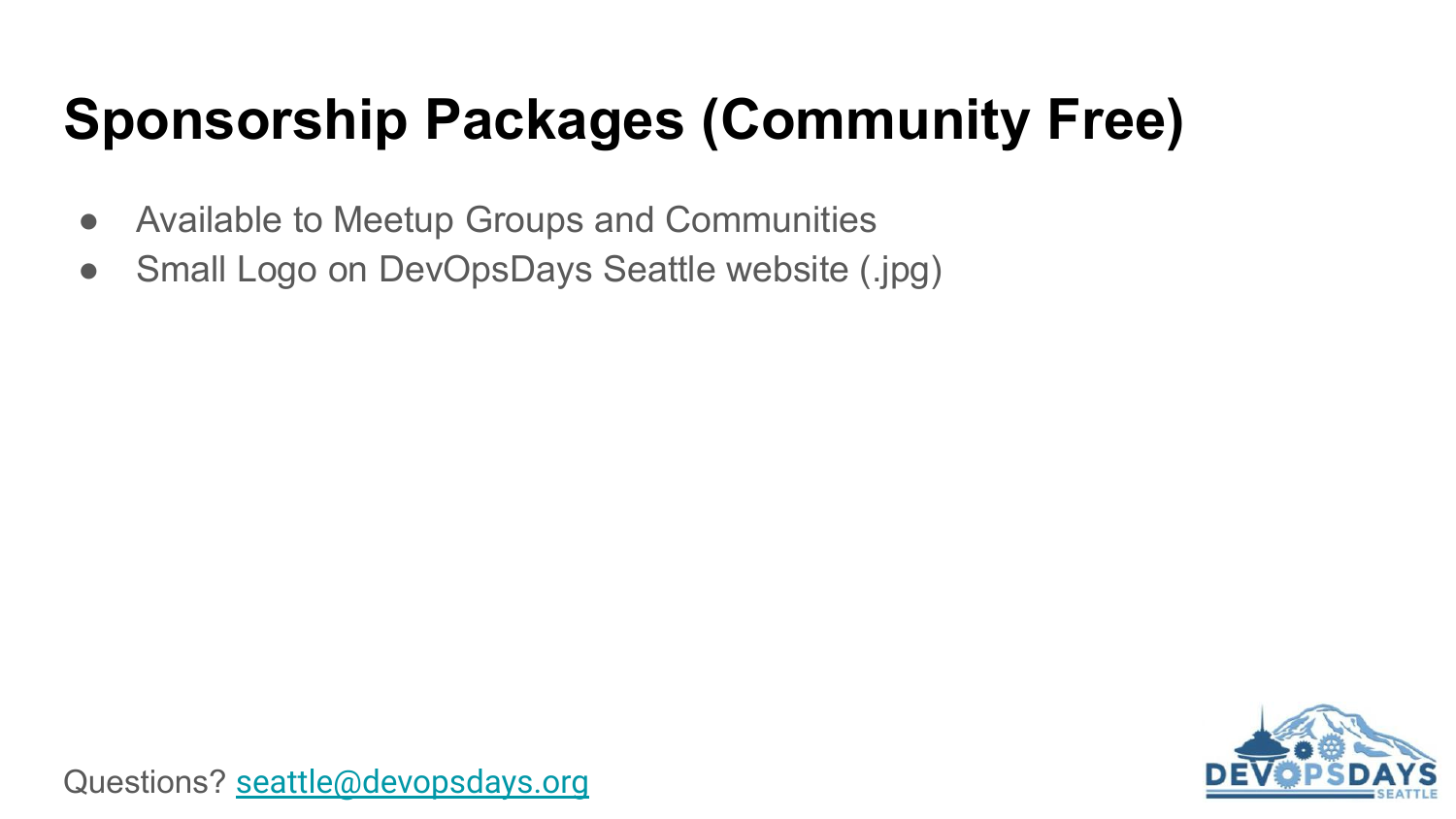#### **Ala carte sponsorship**

#### **a la carte sponsorship opportunities (available without package purchase)**

| Bag inserts - a perfect way to give attendees coupons, promos and more                                                       | \$1,000                            |
|------------------------------------------------------------------------------------------------------------------------------|------------------------------------|
| Lanyard sponsor lanyards are prime real estate and kept by attendees for a long time (Limit 1)                               | \$2,500                            |
| Goffee mug sponsor branded mugs for attendees to take home will leave a long lasting impression (Limit 1)                    | \$3,000                            |
| Breakfast Sponsor (Limit 2) - Everyone needs to fuel up in the morning, make a lasting impression by doing<br><del>so!</del> | \$4,500                            |
| Refreshments and Snaeks (Limit 1) - providing awesome snaeks means you'll become attendees favorite<br><del>sponsor!</del>   | \$5,000                            |
| Lunch Sponsor (Limit 2) lunch time is a key part of the experience sponsor this refueling break!                             | \$6,500                            |
| Social Hour sponsor (Limit 1) - sponsor an amazing social hour after Day 1 for everyone to mingle and<br>unwind              | (TBD by Sponsor and<br>Organizers) |
| Glose Caption sponsor (Limit 1) - sponsor accessibility!                                                                     | (TBD by Organizers)                |
| Questions? seattle@devopsdays.org                                                                                            |                                    |